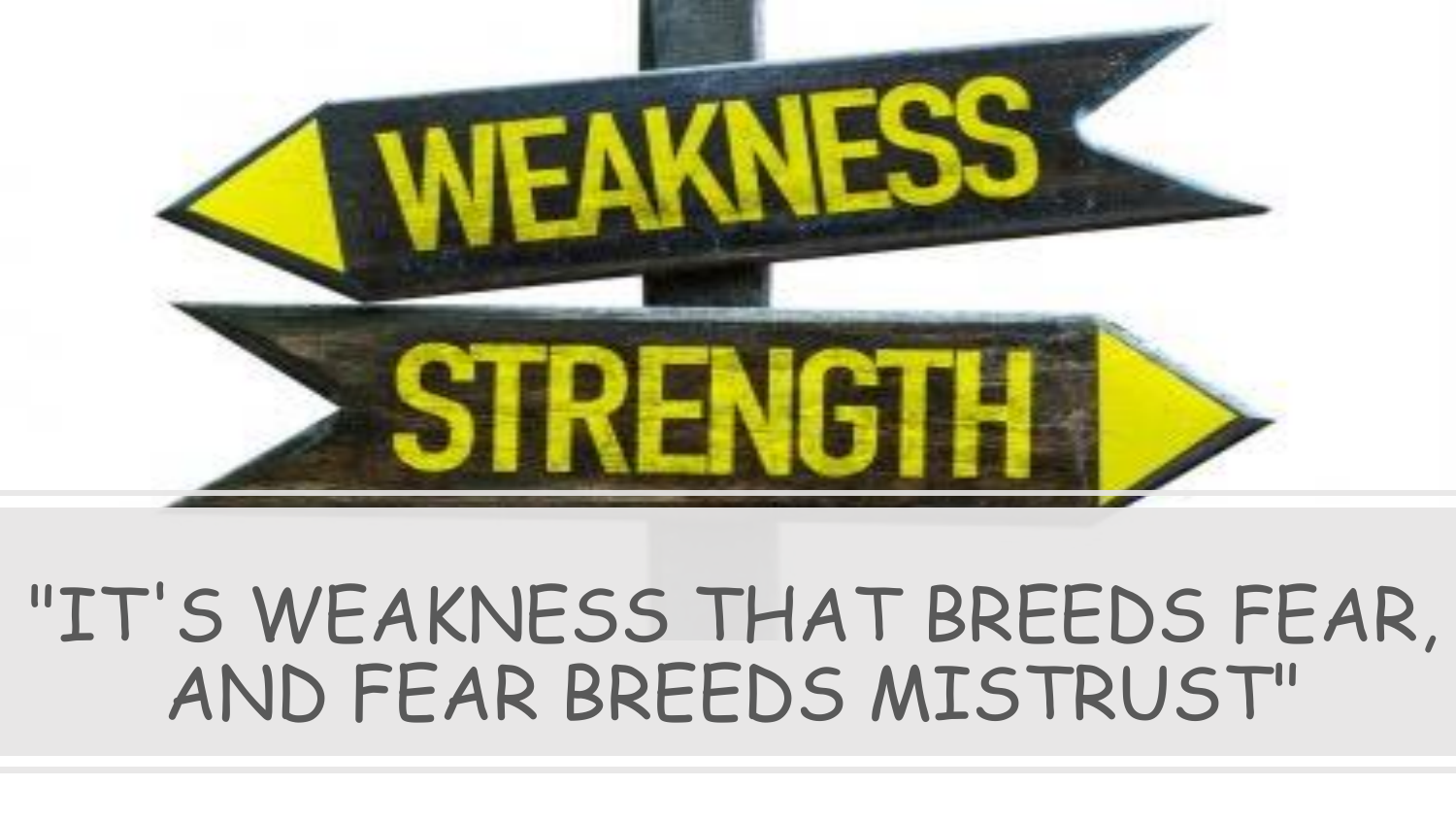

**HUMAN PROGRESS IS EITHER BY INDIVIDUAL EXCELLENCE, OR BY BUILDING SOCIAL CAPITAL.**

Leaders either walk in the front and take all initiatives, or walk behind like a fox herd making everyone secure or walk along and together making the best of all worlds.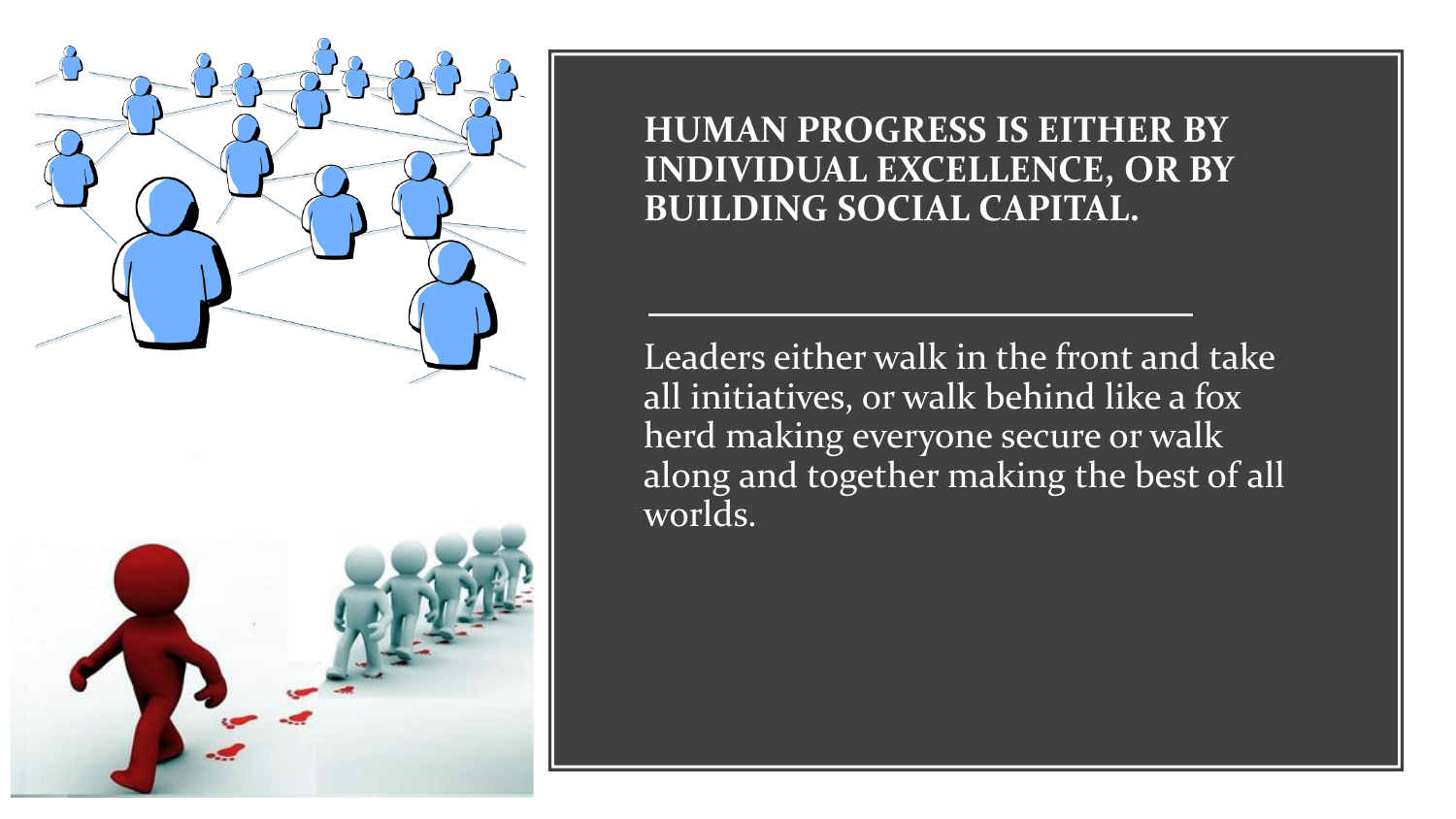



**INDIVIDUAL HUMAN EXCELLENCE IS GENERALLY ACHIEVED BY UNCLUTTERED MIND, A MIND UNPOLLUTED BY UNNECESSARY THOUGHTS, PRODUCTIVE THOUGHTS, NOT BY UNPROGRESSIVE OR REGRESSIVE THOUGHTS.**

Greater the number of these types of thoughts, the more regressive is the thinking, and greater is space of mind is occupied by such thinking. In such case, the person is not able to make any investment of thinking, rather he or she keeps of taking guards to save himself/herself make them safe, secure.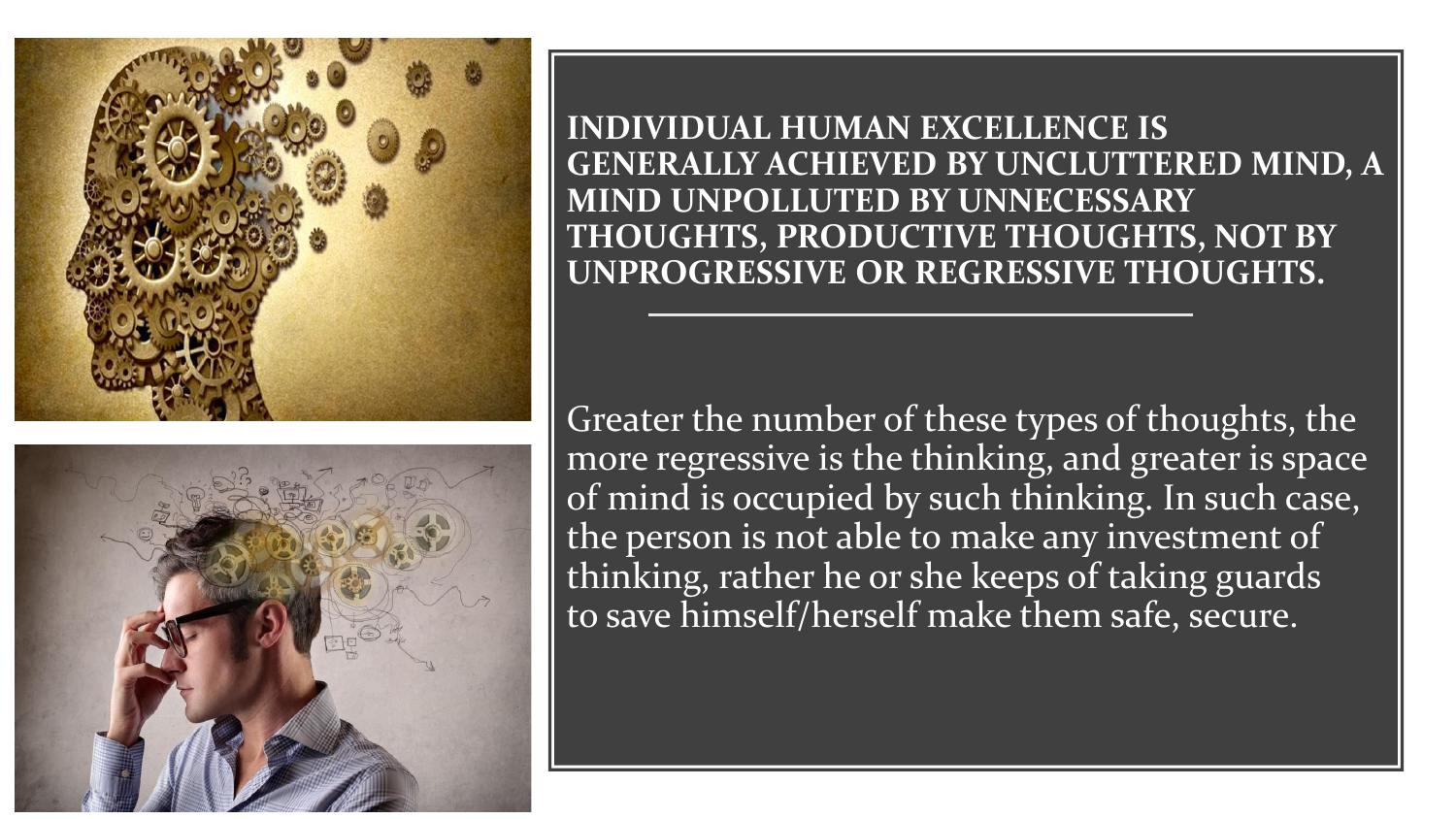![](_page_3_Picture_0.jpeg)

**THE GREATER THE NUMBER OF GUARDS THE PERSON TAKES, THE MORE DISTANCED THE PERSON MAKES HIMSELF FROM FELLOW PEOPLE.**

![](_page_3_Figure_2.jpeg)

Under such a circumstance, the other person takes a guard too. Thus, it inhibits social capital, flow of transparent communication, hinders exchange of ideas, and the person ultimately becomes isolated intellectually and socially. In such a situation, the person is compelled to follow a path sans association or synergy. It is also likely to break associations, and becomes a very average generalist. His specialization gets lost, his ability to utilize his talent also gets lost and becomes a weak jack of all and master of none.

Jack of all, Master of None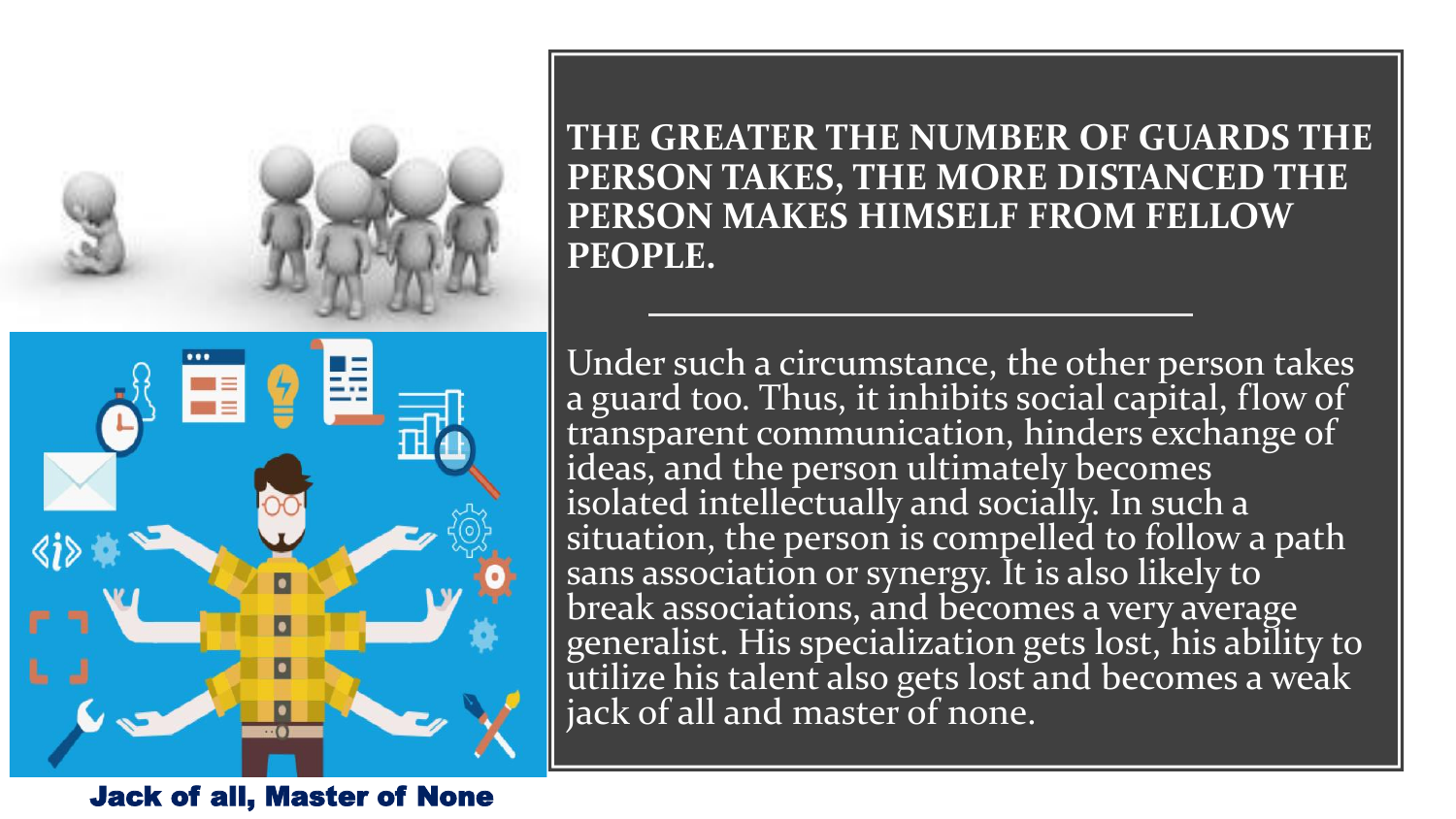![](_page_4_Picture_0.jpeg)

**IN ANY PURSUIT OF EXCELLENCE, RISKS ARE INVOLVED, INNOVATION IS INVOLVED, ASSOCIATION AND SYNERGY IS INVOLVED, WITH A LOT OF FRESH THINKING.**

Moving ahead means some mistakes will occur, then the mistakes are to be managed, through a flexible approach all which requires courage, stooping to learn, shedding ego but always maintaining self-esteem.

![](_page_4_Picture_3.jpeg)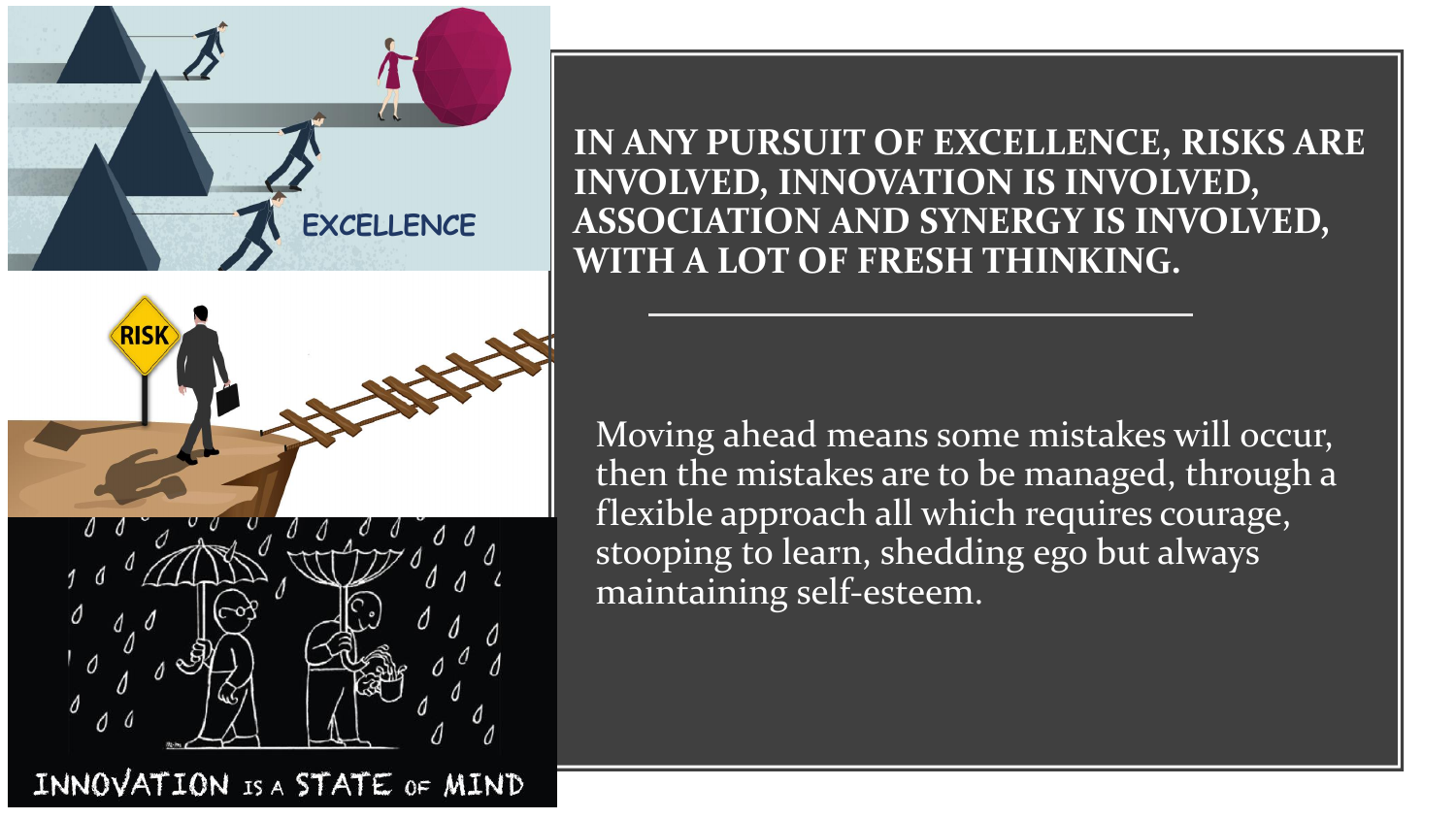![](_page_5_Picture_0.jpeg)

**A WEAK MIND NEVER THINKS OF STOPPING TO LEARN, A WEAK MIND NEVER THINKS OF ASSOCIATION, A WEAK MIND NEVER THINKS OF INNOVATION, AS THESE MINDS ARE VERY INSECURE.**

![](_page_5_Picture_2.jpeg)

They only go as far as moving on established beaten tracks because of the fear of losing themselves, losing their "so called" identity. Such a fear of preventing association building, preventing synergy to form social capital, isolates the person intellectually, prevents the flow of fresh ideas, and makes it very inimical of any progressive farsighted growth. The person then withdraws into his/her own cocoon and sees everything threatening him, everything better than him/her everything with doubts....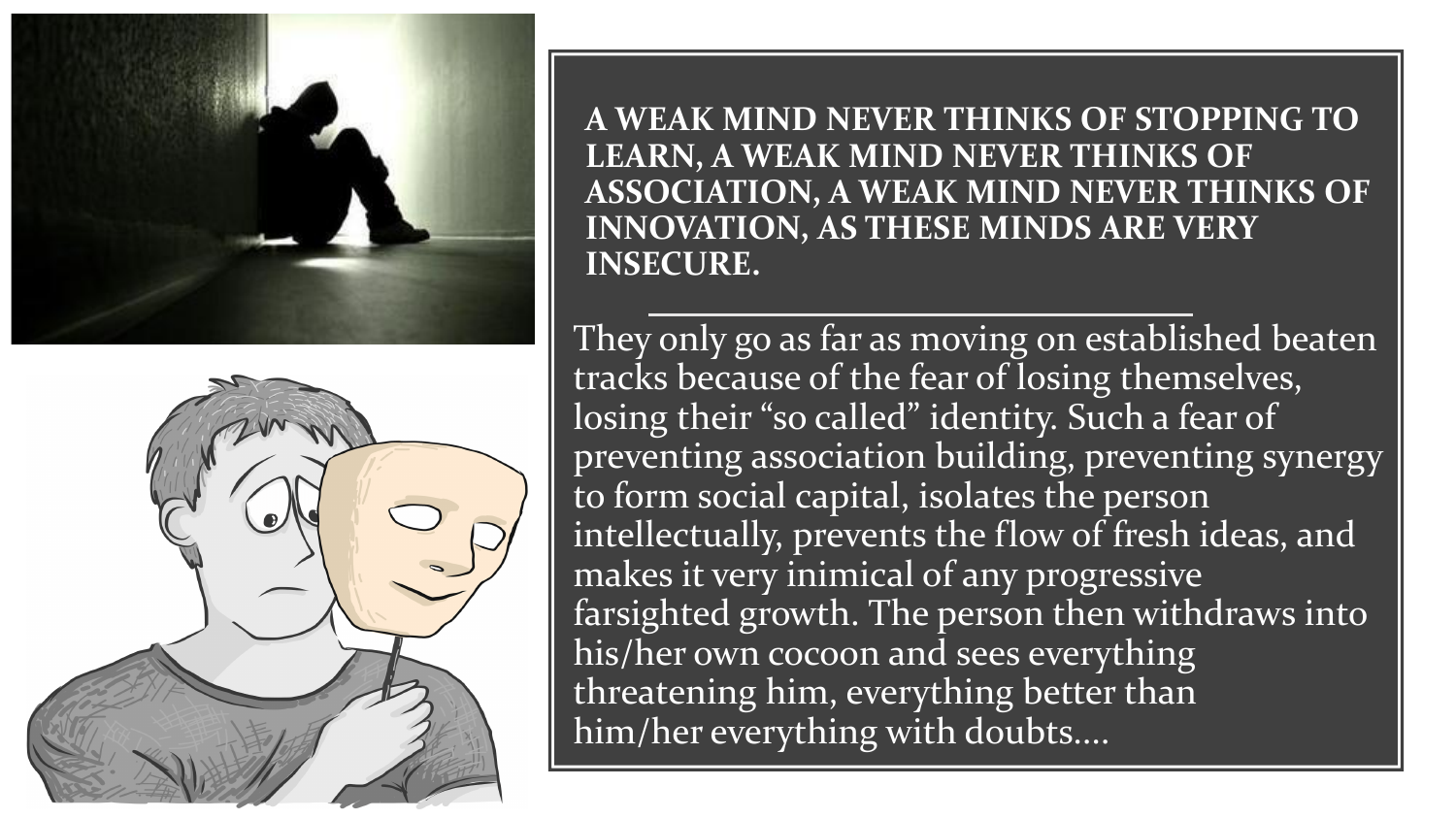![](_page_6_Picture_0.jpeg)

**DOUBTS CAN NEVER BE THE BASIS OF ANY RELATIONSHIP, CAN NEVER BE THE BASIS OF INNOVATION, NEVER BE THE BASIS OF ANY PROGRESS. DOUBT PERSISTING FOR LONG TIME DEGENERATES INTO SUSPICION. SUSPICION IS A SIGN OF VERY WEAK MIND AS IT PRESUPPOSES THAT SOMETHING IS WRONG SOMEWHERE AND IT BECOMES TRULY REFLECTIVE OF FEARFUL THINKING.**

True purusharth is moving ahead, making mistakes, learning from mistakes, improving that mistake, and thus innovating, forging greater understanding and bonding.